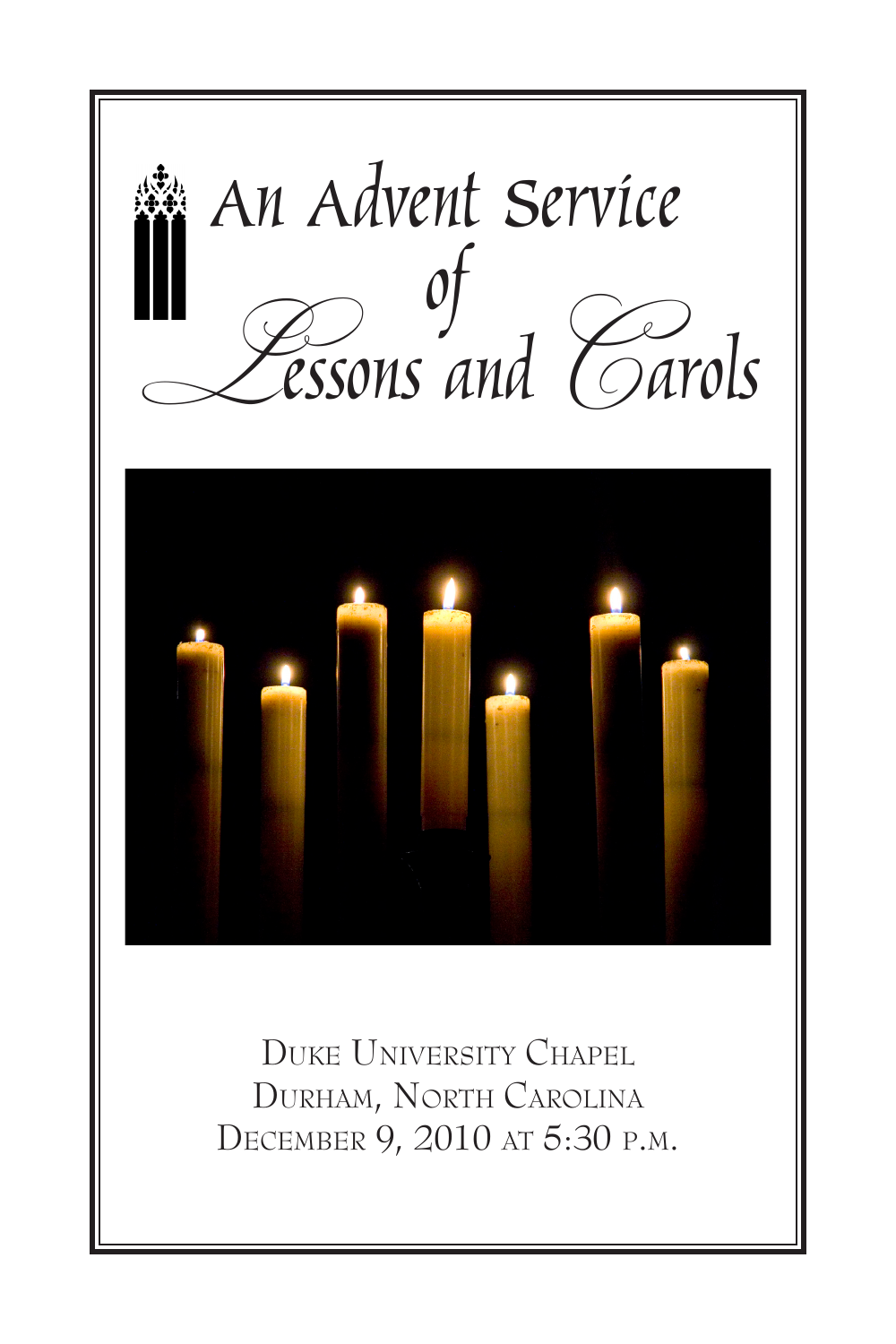*The congregation is asked to remain silent during the prelude as a time of prayer and meditation*.

ORGAN PRELUDE

### **GATHERING**

\*Choral Introit Surge illuminare, Jerusalem William Byrd

 (1543-1623)

*Surge, illuminare, Jerusalem, Quia venit lumen tuum. Et gloria Domini super te, orta est. Alleluia.*

Arise, shine, Jerusalem, For your light is come, And the glory of the Lord has risen upon you. Alleuia. *—Isaiah 60:1-2*

# \*Greeting

| *CAROL 211 (stanzas 1, 2, 6, and 7) |  |  |  |
|-------------------------------------|--|--|--|
| O Come, O Come, Emmanuel            |  |  |  |

**VENI EMMANUEL** 

\*Bidding Prayer *(presiding minister only)* Beloved in Christ, as we await the great festival of Christmas, let us prepare ourselves so that we may be shown its true meaning. Let us hear in Holy Scripture how the prophets of Israel foretold that God would visit and redeem the waiting people. Let us rejoice, in our carols and hymns, that the good purpose of God is being mightily fulfilled. Let us celebrate the promise that our Lord and Savior, Jesus Christ, will bring all peoples and all things into the glory of God's eternal kingdom. The blind receive their sight, and the lame walk, the lepers are cleansed, and the deaf hear, the dead are raised up, and the poor have the gospel preached to them. But first, let us pray for the world that God so loves, for those who have not heard the good news of God, or who do not believe it; for those who walk in darkness and the shadow of death; and for the Church in this place and everywhere, that it may in pure joy lift up the light of the love of God. These prayers and praises let us humbly offer to God, in the words that Christ himself taught us. \*The Lord's Prayer *(in unison)*

FIRST LESSON Isaiah 40:1–8

*To God's people in exile in a faraway land, the prophet Isaiah announces good news: God is returning and bringing the exiles home.*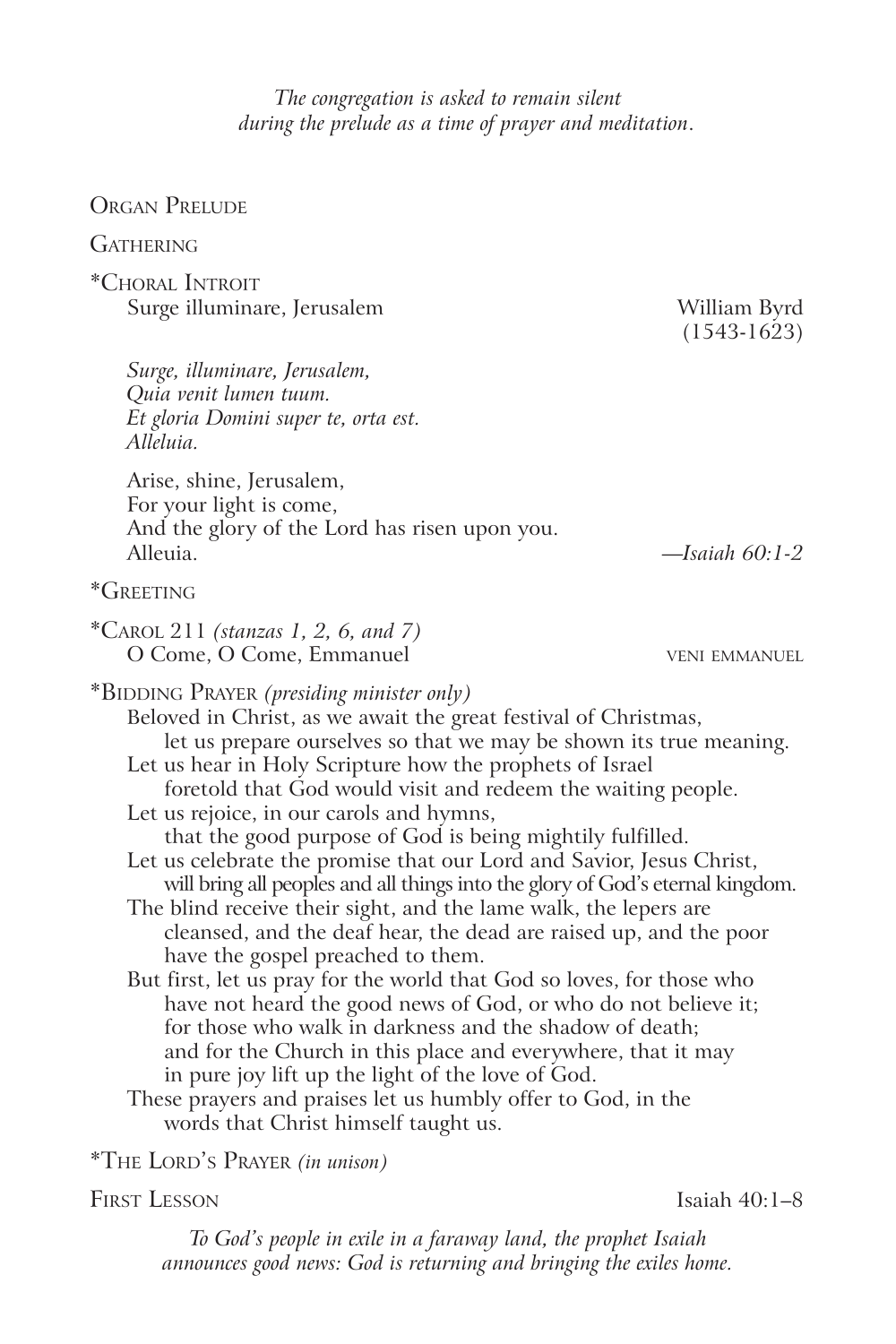ANTHEM<br>The Lamb

John Tavener (b. 1944)

Little Lamb, who made thee? Dost thou know who made thee? Gave thee life, and bid thee feed, By the stream and o'er the mead; Gave thee clothing of delight, Softest clothing, woolly, bright; Gave thee such a tender voice, Making all the vales rejoice? Little Lamb, who made thee? Dost thou know who made thee? *—William Blake*

Second Lesson **Contract Contract Contract Contract Contract Contract Contract Contract Contract Contract Contract Contract Contract Contract Contract Contract Contract Contract Contract Contract Contract Contract Contract** 

*The prophet Jeremiah offers hope for a righteous branch, a just king who is yet to come.*

\*Carol 196

Come, Thou Long-Expected Jesus **hyfrances** HYFRYDOL

THIRD LESSON **CHARGE 2018 Zechariah 9:9–10** 

*To a nation weary of war, God will establish a king who will establish a reign of peace.*

ANTHEM<br>Ave Maria

Robert Parsons (1535-1572)

*Ave Maria, gratia plena, Dominus tecum, benedicta tu in mulieribus et benedictus fructus ventris tui, Jesus. Sancta Maria, mater Dei, ora pro nobis peccatoribus, nunc et in hora mortis nostrae. Amen.* 

Hail Mary, full of grace, the Lord is with thee; blessed art thou among women, and blessed is the fruit of thy womb, Jesus. Holy Mary, Mother of God, pray for us sinners, now and at the hour of our death. Amen.

FOURTH LESSON **ISLAMING** LESSON **ISLAMING** LESSON

*The prophet Isaiah announces the renewal both of the land and of God's people on the coming day of redemption.*

\*Carol 216

Lo, How a Rose E'er Blooming ES IST EIN ROS

FIFTH LESSON Haggai 2:6–9

*The prophet Haggai promises to God's people a temple even more glorious than the temple of old.*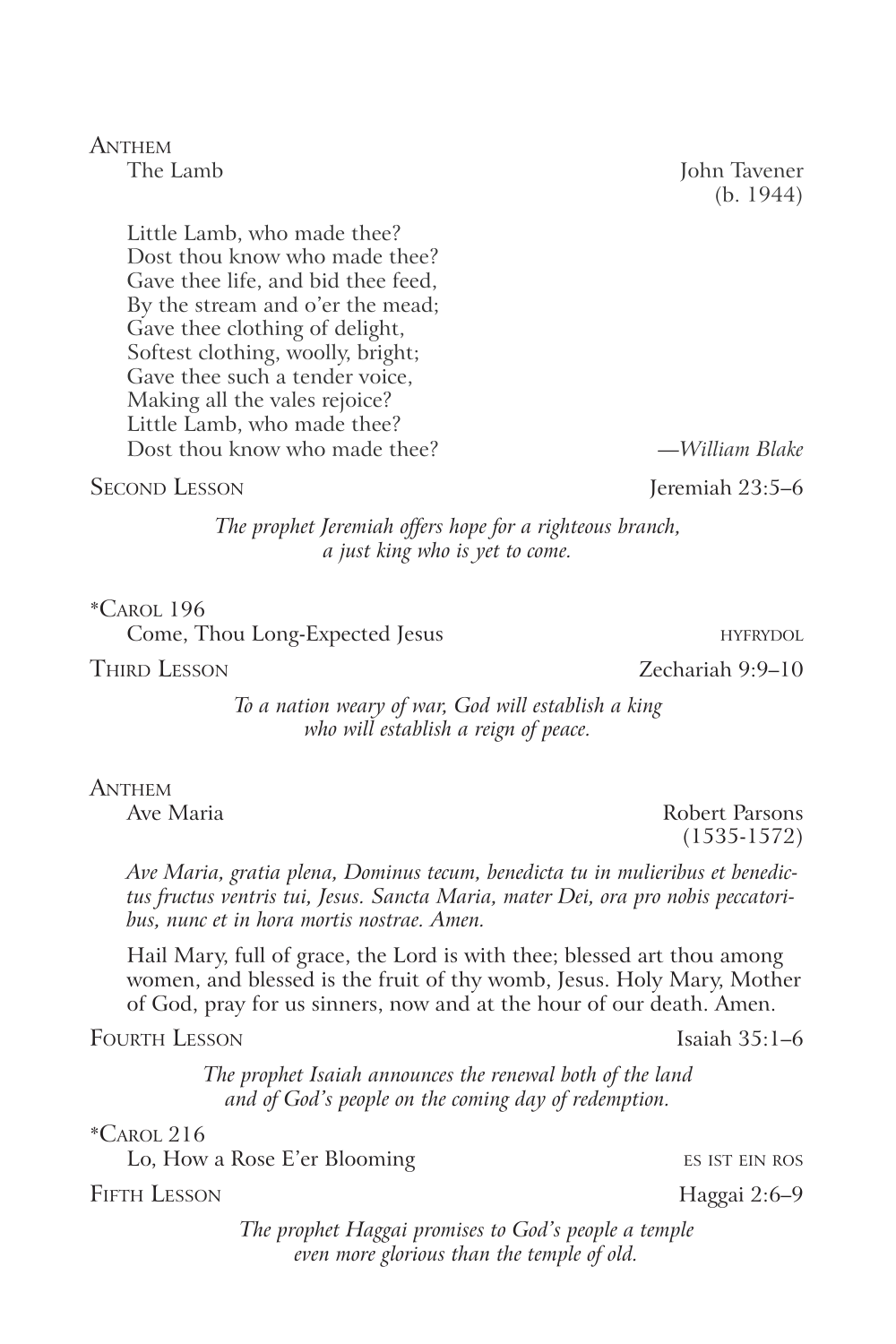\*Carol 206 I Want to Walk as a Child of the Light **houst** houston

*The angel Gabriel announces to the virgin Mary that she will give birth to a ruler whose reign shall never end.*

# ANTHEM<br>Totus tuus\*

Henryk Górecki (1933-2010)

*Maria! Totus Tuus sum, Maria, Mater nostri Redemptoris, Virgo Dei, Virgo pia, Mater mundi Salvatoris.*

Mary! I am completely yours, Mary, Mother of our Redeemer. Virgin Mother of God, blessed virgin, Mother of the world's Savior.

# Seventh Lesson Mark 1:1–15

*Jesus proclaims the coming of the kingdom of God.*

| <b>ADVENT PRAYER</b> (in unison)                                |                  |
|-----------------------------------------------------------------|------------------|
| Merciful God,                                                   |                  |
| you sent your messengers the prophets                           |                  |
| to preach repentance and prepare the way for our salvation.     |                  |
| Give us grace to heed their warnings and forsake our sins,      |                  |
| that we may celebrate aright the commemoration of the nativity, |                  |
| and may await with joy                                          |                  |
| the coming in glory of Jesus Christ our Redeemer;               |                  |
| who lives and reigns with you and the Holy Spirit,              |                  |
| one God, for ever and ever. Amen.                               |                  |
| *BENEDICTION                                                    |                  |
| *RECESSIONAL HYMN 203                                           |                  |
| Hail to the Lord's Anointed                                     | <b>ELLACOMBE</b> |
|                                                                 |                  |
| *Choral Dismissal                                               | Tavener          |
| <b>ORGAN POSTLUDE</b>                                           |                  |
| Improvisation on ELLACOMBE                                      |                  |
|                                                                 |                  |
| *All who are able may stand.                                    |                  |

SIXTH LESSON Luke 1:26–35, 38